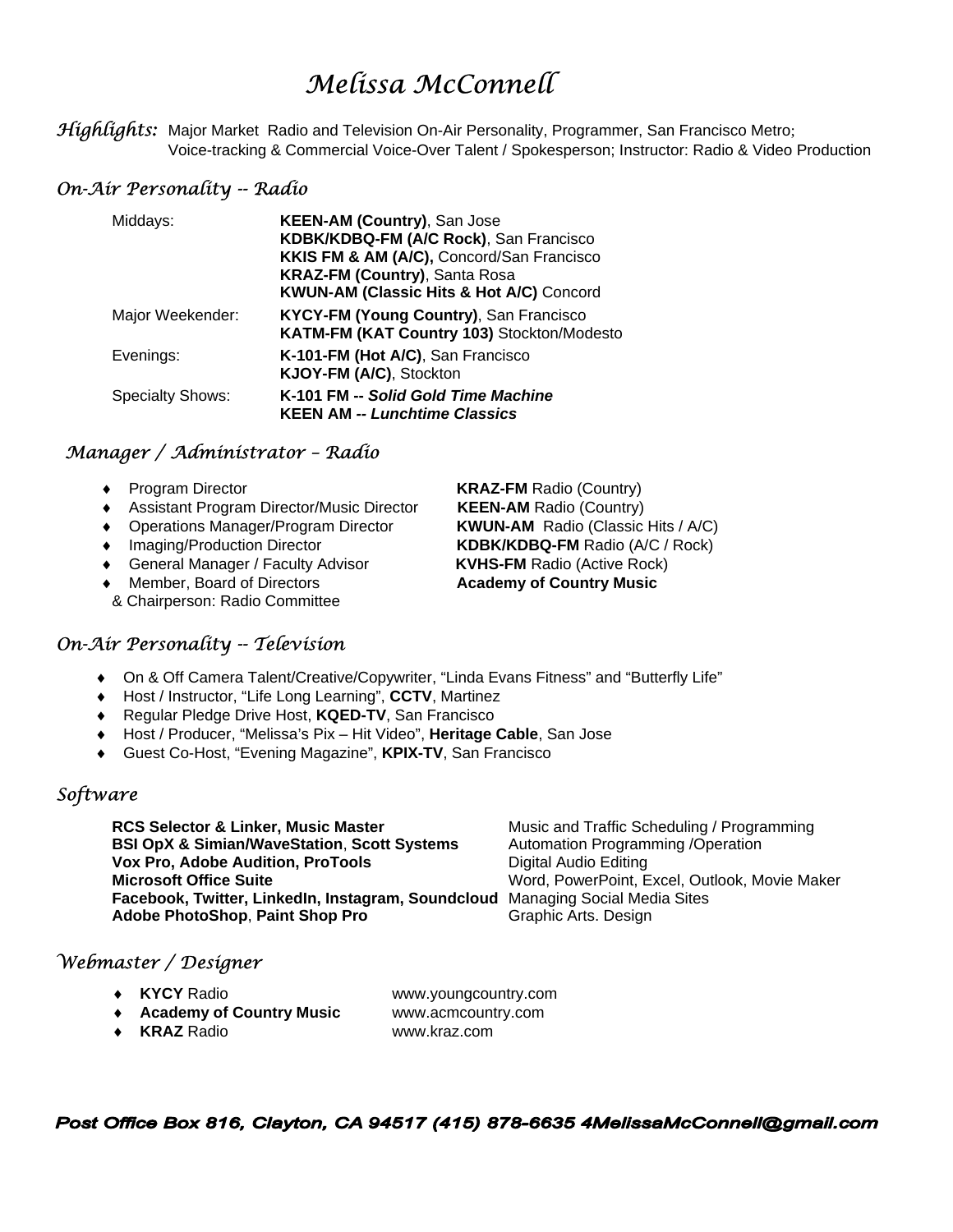# *Melissa McConnell, continued…*

# *Related Education and Training*

#### **San Francisco State University**

♦ Bachelor of Arts Degree, Broadcast Communication Arts Emphasis: Production & Performance

#### **University of California at Berkeley**

♦ California Clear Teaching Credential, Vocational Education -- Designated Subject: Telecommunications

# *Related Radio Industry Accomplishments*

#### *Academy of Country Music Board of Directors*

- ♦ Elected to Board and served for 10 years; Chair of the Radio Committee
- ♦ Coordinated selection of nominees and winners for Country Radio ACM Awards
- ♦ On-Air talent for "Live from the Academy of Country Music Awards" national feed for **Westwood One Radio Networks**

#### *"Melissa's Pix – Hit Video of the Week"*

Weekly Country Music Video show on Heritage Cablevision, San Jose

#### *Publications/Author*

- ♦ Contributor to *Beyond Powerful Radio* and *Creating Powerful Radio* by Valerie Geller
- ♦ Author of *Beyond Powerful Radio* and *Creating Powerful Radio Instructor's Manual*
- ♦ Contributor of articles and album reviews to *Country Weekly Magazine*

#### *Additional Audio and Video available upon request*. ONLINE: *www.MelissaMcConnell.com* also on Facebook at *www.facebook.com/MelissaMcConnellDJ*; Twitter, LinkedIn, *Soundcloud.com @MelissaDJLady***,** & YouTube *www.youtube.com/user/MelissaMcConnell1*

## *References*

#### **Brian Thomas**

*Corporate Program Director/PD WLS FM Radio*  Cumulus Media Chicago, IL

#### **Jaye Albright**

*Country Radio Specialist/Partn*er Albright & O'Malley Country Consulting/RadioIQ Bainbridge Island, WA

**Larry Pareigis**  *President*  Nine North Records Nashville, TN

Post Office Box 816, Clayton, CA 94517 (415) 878-6635 4MelissaMcConnell@gmail.com